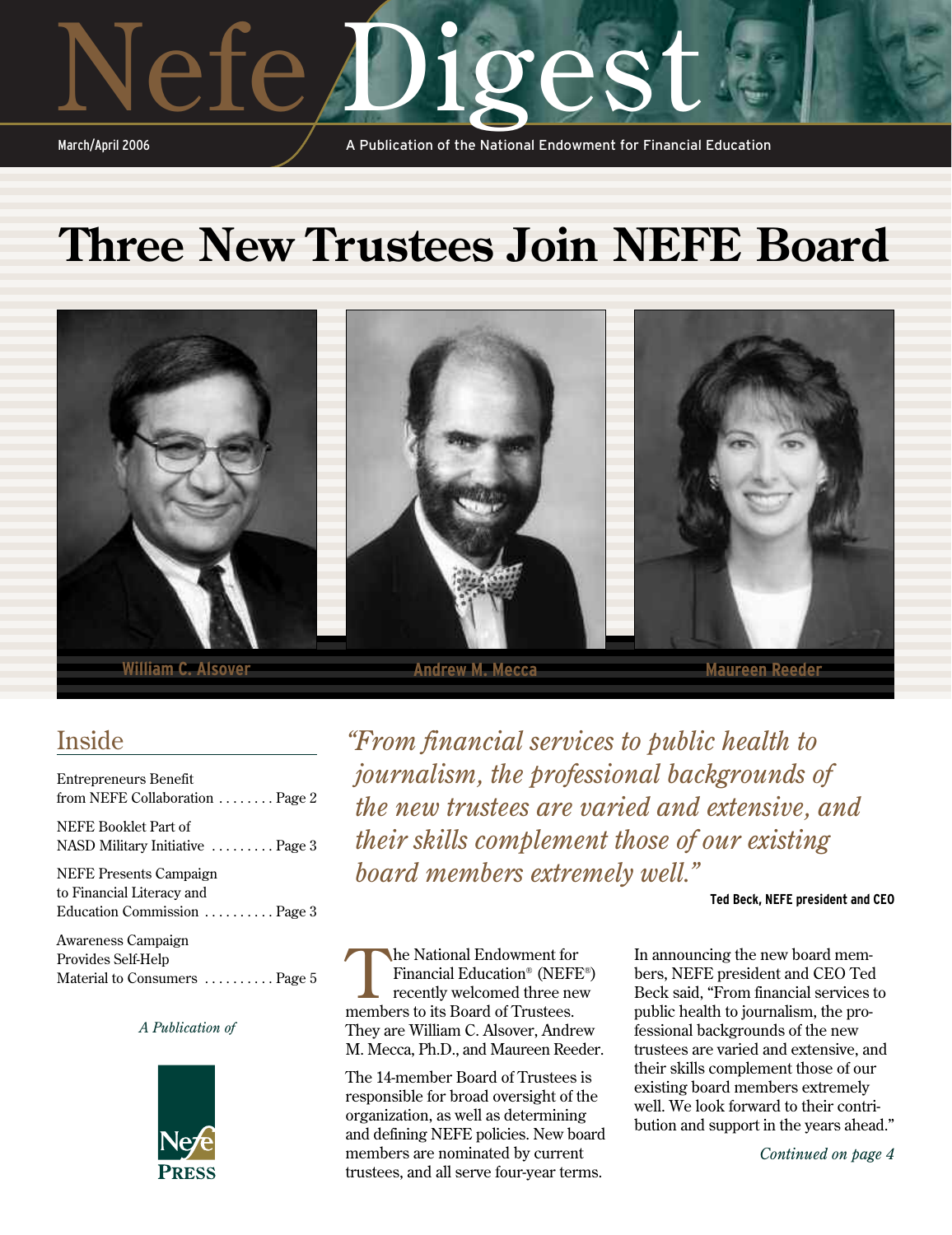### **Entrepreneurs Benefit from NEFE Collaboration**

*Synia Gant-Jordan, a cosmetologist in Grand Rapids, Michigan, always dreamed of owning her own hair salon. But with six children, it was a struggle just to put food on the table.* 

*Gant-Jordan never forgot her dream, so when she learned about a 15-week class for microentrepreneurs she jumped at the opportunity. Using her training from the class, Gant-Jordan wrote a business plan, scouted for a location, and soon opened "The Hairnet." The salon has doubled in size since its inception.* 

This story is one of several real-life experiences captured in *Financial Planning for Your Microenterprise*, a booklet developed by the National Endowment for Financial Education in collaboration with the Association for Enterprise Opportunity (AEO). The 64-page guide emphasizes the necessary link between a microentrepreneur's personal finance habits and the success of his or her business.

"The booklet merges personal financial education and microenterprise education in a unique way," says Bill Edwards, AEO's executive director in Arlington, Virginia. "As far as we know, nothing else like it has been done."

#### **All Walks of Life**

According to AEO, a microenterprise is a business with fewer than five employees and is small enough to require an initial capital investment of \$35,000 or less. Most microenterprises serve as a means of employment for both the owner and his or her family members, while others grow into larger businesses requiring more personnel. Microenterprises encompass a variety of business models, including repair and cleaning services; specialty food companies; childcare; arts, crafts, and clothing retail; consulting; and computer technology assistance. AEO estimates that there are two million microentrepreneurs in America today.

"Microentrepreneurs come from all walks of life," Edwards says. "Some want to supplement their income from low-paying jobs, or replace income from jobs they have lost. Others want the flexibility of owning their own business, or they may not have the adequate training to find professional jobs. Many microentrepreneurs are women, minorities, low-income individuals, immigrants, and people moving from welfare to work."

records, obtaining financing, insuring a business, and getting help from local microenterprise development organizations. Throughout the booklet, stories of successful microentrepreneurs such as Gant-Jordan are interwoven with worksheets and resources for additional information.

More than 50,000 booklets were made available to AEO members, who quickly began using them in training classes for aspiring microentrepre-

*"It was a natural fit for NEFE to collaborate with AEO to provide personal finance education to microentrepreneurs…"*

#### **Brent Neiser, NEFE director of Collaborative Programs**

Local microenterprise programs across the United States provide business development services to these individuals. For example, a program might provide training and technical assistance, access to credit and markets, and economic literacy education.

"It was a natural fit for NEFE to collaborate with AEO to provide personal finance education to microentrepreneurs, especially since issues like budgeting, cash flow, and debt and risk management are important factors in both the personal and business aspects of one's life," says Brent Neiser, CFP®, director of Collaborative Programs at NEFE. "Personal finance struggles can jeopardize a microentrepreneuer's business, just as business struggles can affect the owner's personal life."

#### **Blended Booklet**

*Financial Planning for Your Microenterprise* addresses both personal finance and business basics. Chapters on personal goal-setting, budgeting, saving, spending, and debt management are followed by information on writing a business plan, managing cash flow, figuring a break-even point, keeping business

neurs. "Our members' reaction has been very positive," Edwards says. "They like the extremely useful, practical information and the inclusion of the real-life experiences of other microentrepreneurs.

"We also appreciated the process of working with NEFE to develop the content, choose a design, and review the final product," Edwards continues. After printing, AEO was responsible for distributing the booklets.

Neiser adds, "NEFE especially values this type of blended-topic booklet that combines principles of personal finance and microenterprise development, because it allows us to capture the attention of the audience. They are motivated to learn about personal finance because they need to make their business succeed. It truly presents a 'teachable moment.'"

To learn more about microenterprises, visit the AEO's Web site at www.microenterpriseworks.org.

### **Holiday Closings**

NEFE will be closed April 14 for Good Friday.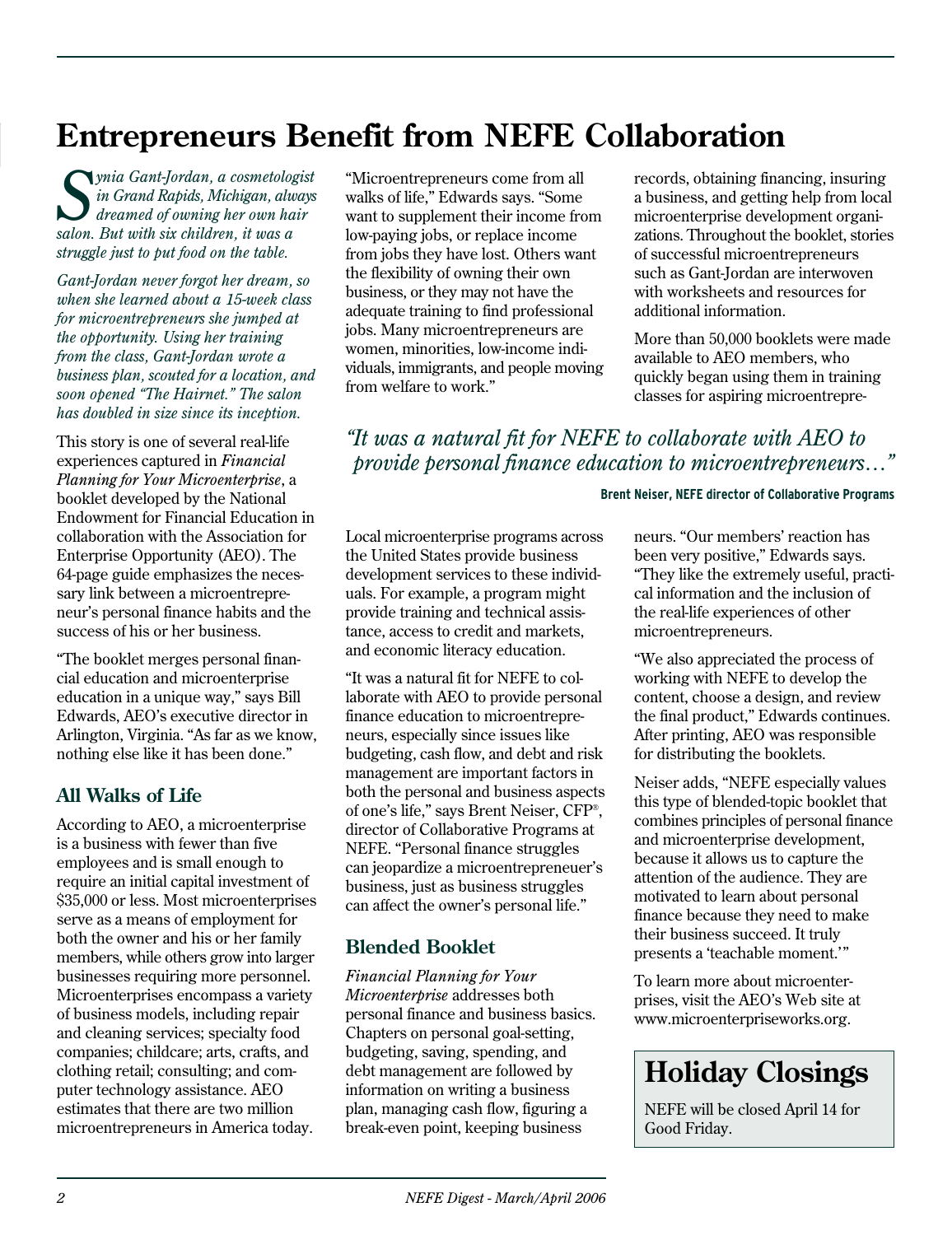### **NEFE Booklet Part of Newly Launched NASD Foundation Military Initiative**

hether on base, off base, or deployed overseas, it is crucial that military personnel have access to financial education information that will enable them to make prudent saving and investing decisions for themselves and their families. To address this need, NEFE has partnered with the NASD Investor Education Foundation (NASD Foundation) and the National Military Family Association (NMFA) as part of the NASD Foundation's new, multifaceted military financial education project, which includes research, educational programs and partnerships, and a public outreach campaign.

The recent collaboration involved an extensive update of *Military Families: Money and Mobility*, a publication originally created by NEFE to help service members and their families deal with the financial issues surrounding deployment and duty station changes. While NEFE was responsible for updating the revised publication's personal finance information and for overseeing the booklet's reprinting process, the NASD Foundation provided funding for all of the revisions, along with input on the modified content. The enhanced version now contains information on investing and expanded sections on financial issues surrounding long-term deployment and National Guard and Reserves personnel called to active duty.

This year, approximately 500,000 copies of the publication are being distributed by the NASD Foundation through partnerships with military installations, family service centers, family readiness groups, and investor education events. An online version also is available on the NASD Foundation's new Web site for military families, www.SaveAndInvest.org.



In addition to SaveAndInvest.org and financial education publications, the NASD Foundation's military financial education program includes research to determine the most effective ways to reach and educate the military community; on-the-ground financial education training for financial counselors and military spouses who serve the military community; educational activities and events on or near military bases to motivate families to take responsibility for their financial wellbeing; and a public outreach campaign to raise awareness about the tools, information, and services available to military personnel and their families.

### **NEFE at Financial Education Commisssion Meeting** Visit these NEFE-sponsored Web sites for a wealth of

The National Endowment for Financial Education was<br>one of four organizations recently invited to make<br>a presentation before the Financial Literacy and one of four organizations recently invited to make a presentation before the Financial Literacy and Education Council at its seventh open meeting, held January 31 at the U.S. Department of the Treasury in Washington, D.C. The presentation, provided by NEFE's president and CEO Ted Beck and director of Communications Nan Mead, focused on how the financial challenges facing Americans today are being addressed through the foundation's Financial Literacy Public Awareness campaign. The \$2.3 million campaign was launched nationally in September 2005. (See related article on page 5.)

"This was a wonderful opportunity to share NEFE's mission of educating Americans about personal finance and empowering them to make wise decisions to reach their financial

*Continued on page 6*

### **NEFE Web Sites a Rich Source of Financial Information**

self-help information on personal finance:

- www.smartaboutmoney.org—An online tool offering practical information to help consumers achieve their financial goals.
- www.ntrbonline.org—A Web-based resource designed for and written by teenagers interested in learning more about personal finance.
- www.nefe.org/hsfppportal/index.html—A financial education curriculum designed to integrate into existing high school classes that focuses on basic personal finance principles.
- www.nefe.org—A Web site offering personal finance information to members of the public on a variety of topics through the Multimedia Access section and Financial Education Clearinghouse.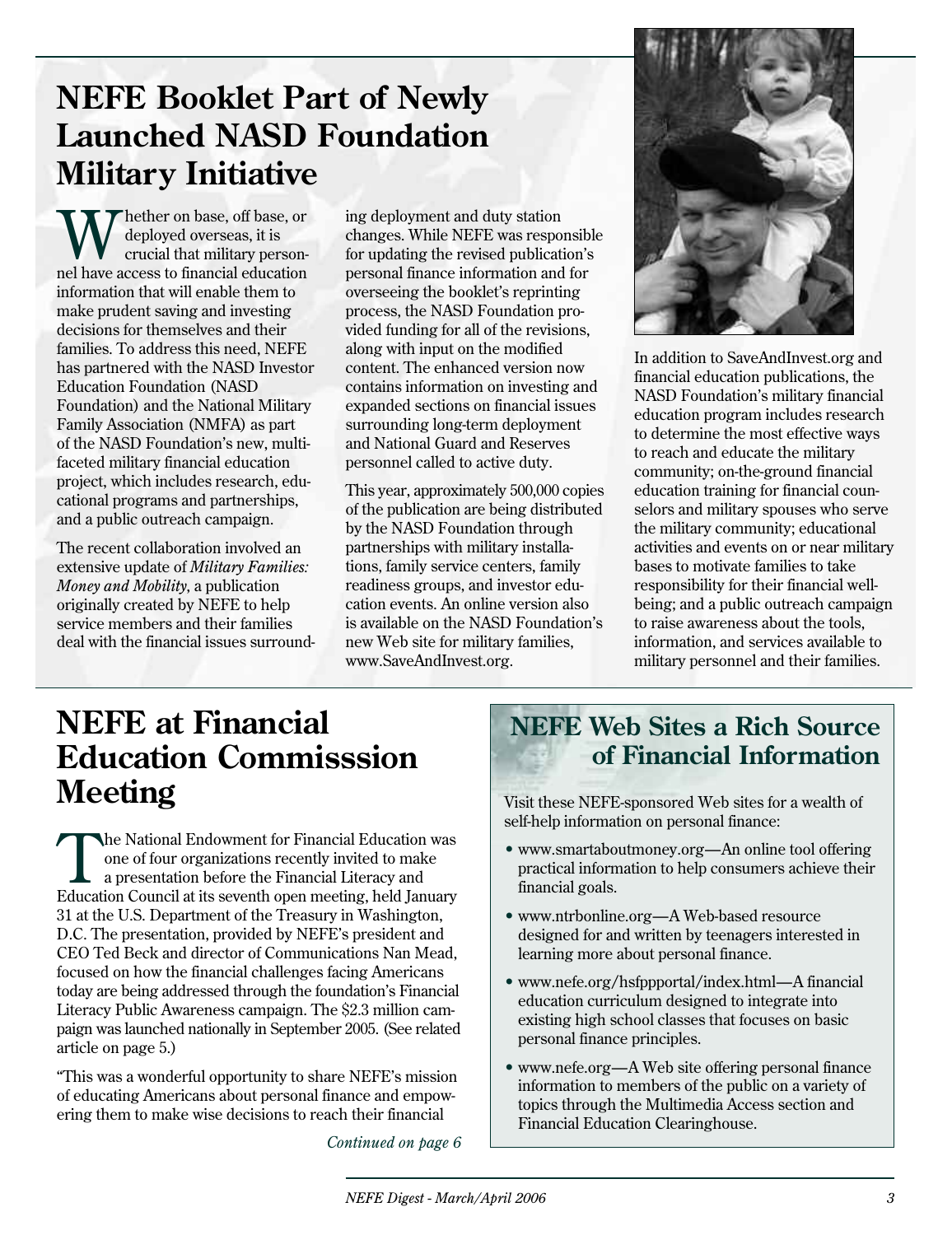### **Three New Trustees Join NEFE Board**

*Continued from page 1*

The new trustees' experiences and backgrounds are summarized below:

#### **William C. Alsover; Grand Rapids, Michigan**

William C. Alsover is the chairman of Centennial Securities Company, Inc., a full-service broker-dealer in Grand Rapids. Prior to joining Centennial, Alsover worked with the former Fahnestock & Company, which now is operating under the name Oppenheimer.

Alsover's background includes extensive involvement in the financial services industry. He is the chairman of the National Association of Securities Dealers (NASD) Small Firm Advisory Board and a secondterm NASD Governor. He serves on several NASD committees, including the Regulatory Policy and Oversight Board and the Markets, Services, and Information Board. He also is the chairman of the NASD Technology Advisory Committee.

In addition, Alsover has served on the Securities Industry Association (SIA) Investor Education Committee and the SIA Local Firms Committee, of which he is the former chairman.

Alsover is a graduate of Michigan State University and serves on the Broad

Graduate School of Management Advisory Board.

#### **Andrew M. Mecca, Ph.D.; Tiburon, California**

In 1998, Andrew M. Mecca, Ph.D., founded the California Mentor Foundation, an organization that provides a unified voice for California's youth mentoring programs. He currently serves as the organization's president.

Previously, Mecca directed the California State Department of Alcohol and Drug Programs for seven years. During this time, he also chaired the Governor's Policy Council on Drug and Alcohol Abuse and was elected president of the National Association of State Alcohol and Drug Abuse Directors.

Mecca's 30-year career as a drug treatment professional also includes founding the California Health Research Organization, directing the United States Army's drug treatment program in Vietnam, and chairing the California Task Force on Self-Esteem.

Mecca has written five books and edited numerous publications on selfesteem, substance abuse treatment and prevention, and mentoring. He

received his master's and doctoral degrees in public health from the University of California, Berkeley.

#### **Maureen Reeder; Minneapolis, Minnesota**

Maureen Reeder is president of the National Multiple Sclerosis Society (NMSS), Minnesota Chapter. The NMSS supports Multiple Sclerosis (MS) research, provides services and support for people with the dissease, sponsors professional education programs, and furthers MS advocacy efforts.

Previously, Reeder was the director of public affairs for Hennepin County, which encompasses the city of Minneapolis and 40 suburban communities.

Prior to her work in government and nonprofit management, Reeder was a television news reporter, anchor, and managing editor for 13 years.

Reeder earned her bachelor's and master's degrees from the University of Minnesota.

Alsover, Mecca, and Reeder will participate in the Board of Trustees' first full meeting of 2006 in April.

### **NASD Investor Education Foundation Seeks Grant Proposals**

The NASD Investor Education<br>
Foundation recently<br>
announced its first grant Foundation recently program of the year with a Request for Proposals (RFP) for research projects concerned with improving disclosure to investors. This marks the third year in which NEFE has administered grant programs for the NASD Foundation.

The NASD Foundation's RFP opened on February 1 and has a postmark deadline of April 7, 2006. Details about the program may be found on the NASD Foundation's Web site, at www.nasdfoundation.org. The NASD Investor Education Foundation supports innovative research and educational projects that give investors the tools and information

they need to better understand the markets and the basic principles of financial planning. Only those proposals that meet eligibility guidelines and address the NASD Foundation's priorities of investor education and investor protection will be considered for funding.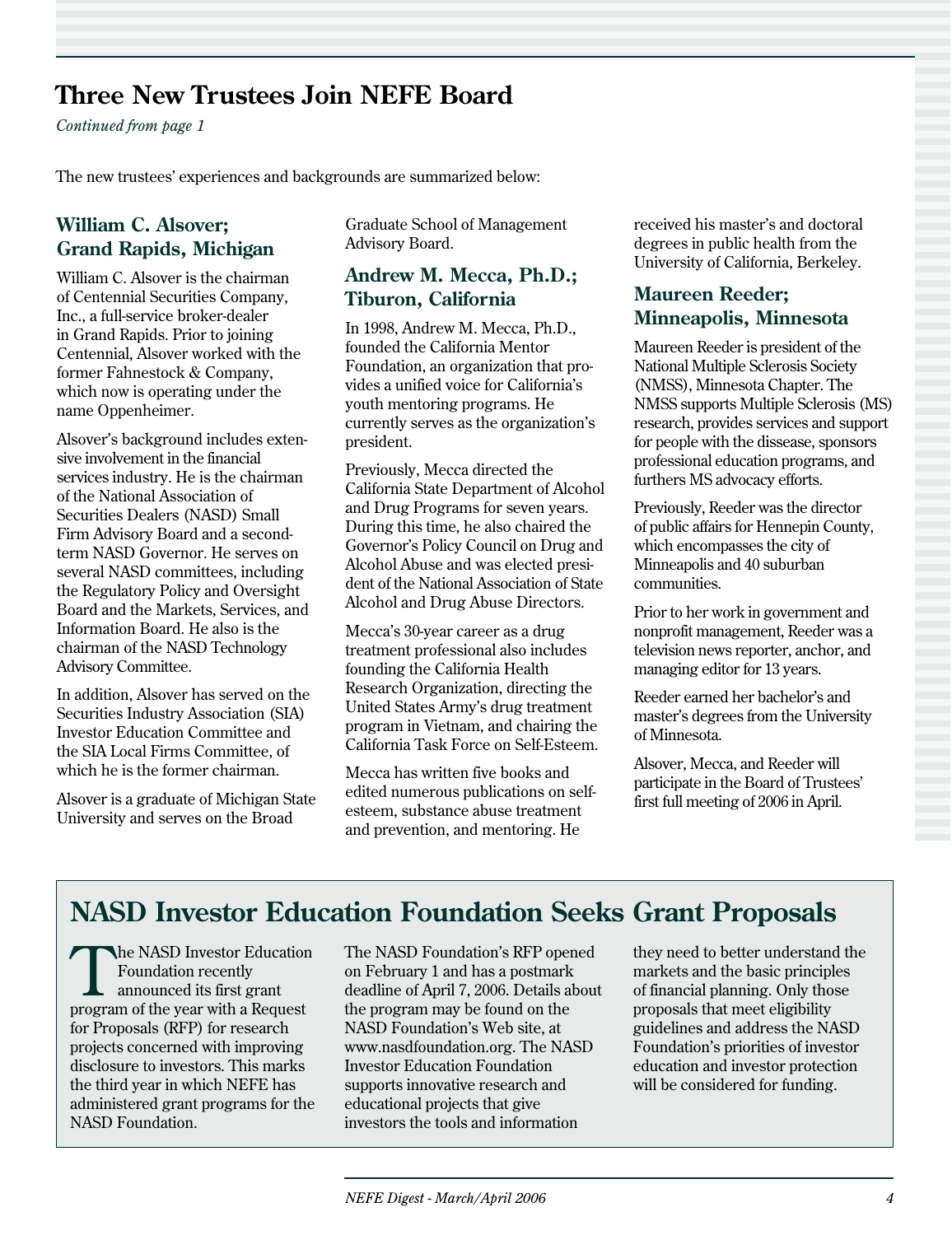### **Campaign Provides Wealth of Self-Help Material to Consumers**

The country's first largescale, national financial literacy public awareness campaign, sponsored by the National Endowment for Financial Education, continues to serve as a resource for consumers looking to get ahead financially. Displayed at right is the third in a series of five print ads that are part of the campaign, themed "Not If We Can Help It." The first and second appeared respectively in the Novemeber/December 2005 and January/February 2006 issues of *NEFE Digest*. The ads launched in mid-September with print, Internet, radio, and television spots featured on Time Warner/AOL, Inc.'s, network of media publications and cable television channels. In addition, a simultaneous effort has been launched to secure donated space from network media outlets throughout the country with the distribution of Public Service Announcements (PSAs). The PSAs have aired approximately 2,000 times on television stations in 36 states, and more than 20,000 times on radio stations across 45 states.

The effort targets members of the general adult population aged approximately 25-55, with an income of \$35,000-\$100,000. NEFE developed the advertisements with the assistance of Los Angeles-based advertising agency Benenson Janson.

The ads direct Americans to a consumer-oriented Web site, called "Smart About Money," where they can locate practical information on how to achieve their financial goals, including helpful advice on staying organized throughout the year. The Web site



has received over three million hits as of January 31, 2005.

getting out of debt to managing your money wisely to saving for the future - we're here to help. www.smartaboutmoney.org It's time to get smart about your money.

The campaign emphasizes the message that, regardless of income or life stage, making financially sound decisions doesn't have to be a difficult experience. By visiting the Web site, individuals can tap into resources that will teach them to make well-informed financial decisions. Log onto www.smartaboutmoney.org for more information.